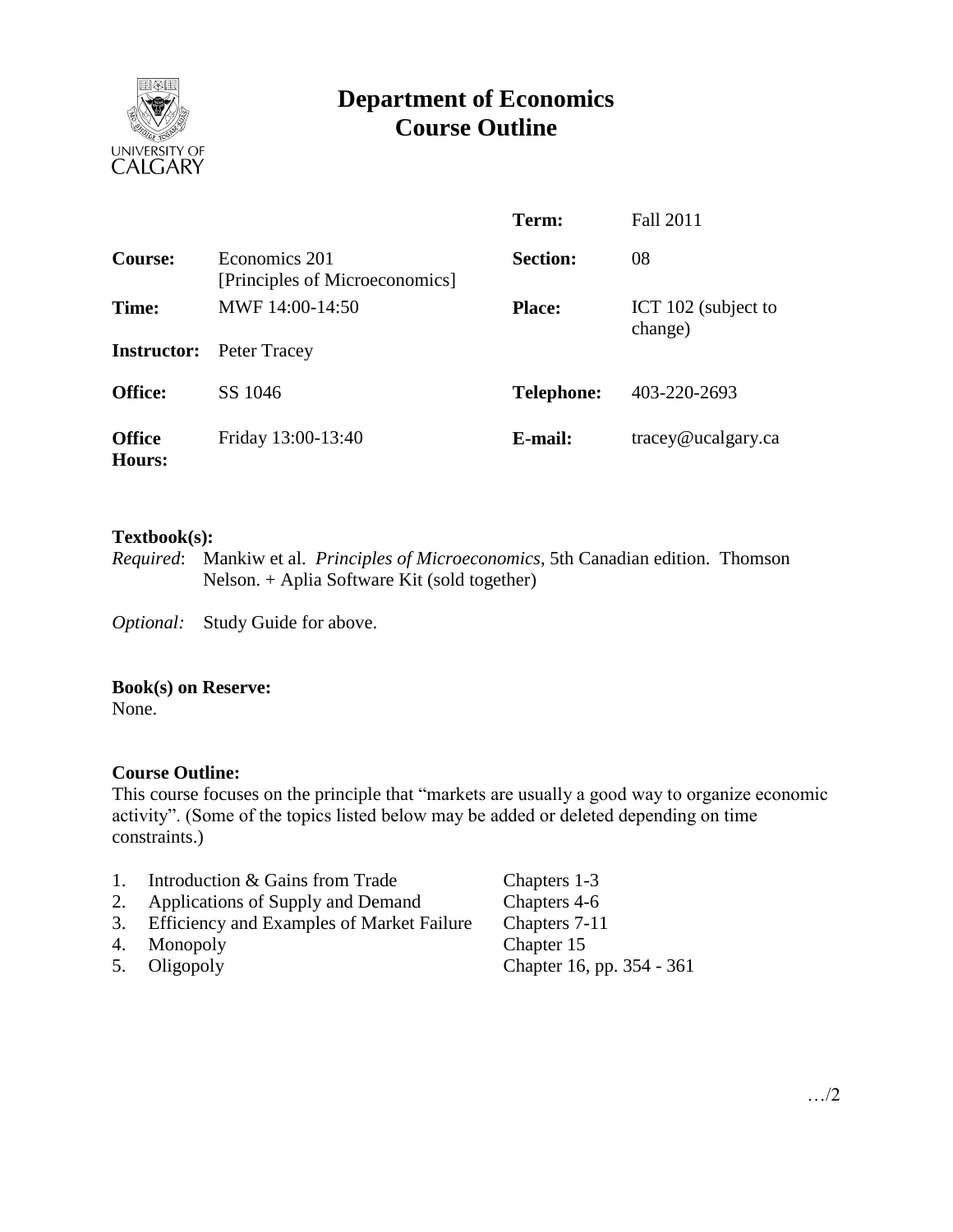# **Grade Determination and Final Examination Details:**

| 6 assignments (using Aplia), of which the 5 best will count | <b>20 %</b> |
|-------------------------------------------------------------|-------------|
| Midterm Examination: Wednesday, October 5, 2011             | 30%         |
| Final Examination                                           | 50%         |

# Assignments:

- 1. In order to complete assignments in this course, you will be required to access the Aplia website at [http://aplia.com.](http://aplia.com/) Please register on the website within the first week of classes.
- 2. Due dates for the assignments will be announced on the Aplia site during the first week of the semester.
- 3. Course material dealing with a particular assignment will typically be covered in class at least four days before the assignment is due; thus, assignments can be completed at any time up to and including the due date. Only the best five assignments will count towards your final mark. Given these factors, only situations where someone can document illness or domestic affliction for an extended period (i.e., the entire 4 days prior to the due date) would possibly warrant shifting the assignment weight to the final exam. Furthermore, technical problems can be expected to occur sometimes with computer systems and internet availability, so it may be a good idea to not wait until the last minute to submit your assignment. Technical problems will typically not justify shifting the assignment weight to the final exam.
- 4. Using Aplia, you will be able to complete practice problem sets prior to each assignment. In the practice problem sets, you will obtain immediate feedback as to whether you have answered a question correctly. In many cases you will be provided with an explanation if you have not answered correctly. Your results in the practice problem sets are not counted or reported to the instructor. It is strongly recommended that you do the practice problems related to a particular assignment prior to completing the assignments.
- 5. Emails regarding Aplia should be directed towards the providers of Aplia, or to the teaching assistants (TAs), who will be assigned to this course.

# Examinations*:*

- 1. Examinations will consist of multiple choice questions.
- 2. The midterm examination will be held during the lecture time. **The exam must be completed during the specified time. Extra time will not be given for any reason.**
- 3. The final examination will last for two hours and will be scheduled by the Registrar. **The exam must be completed during the specified time. Extra time will not be given for any reason.**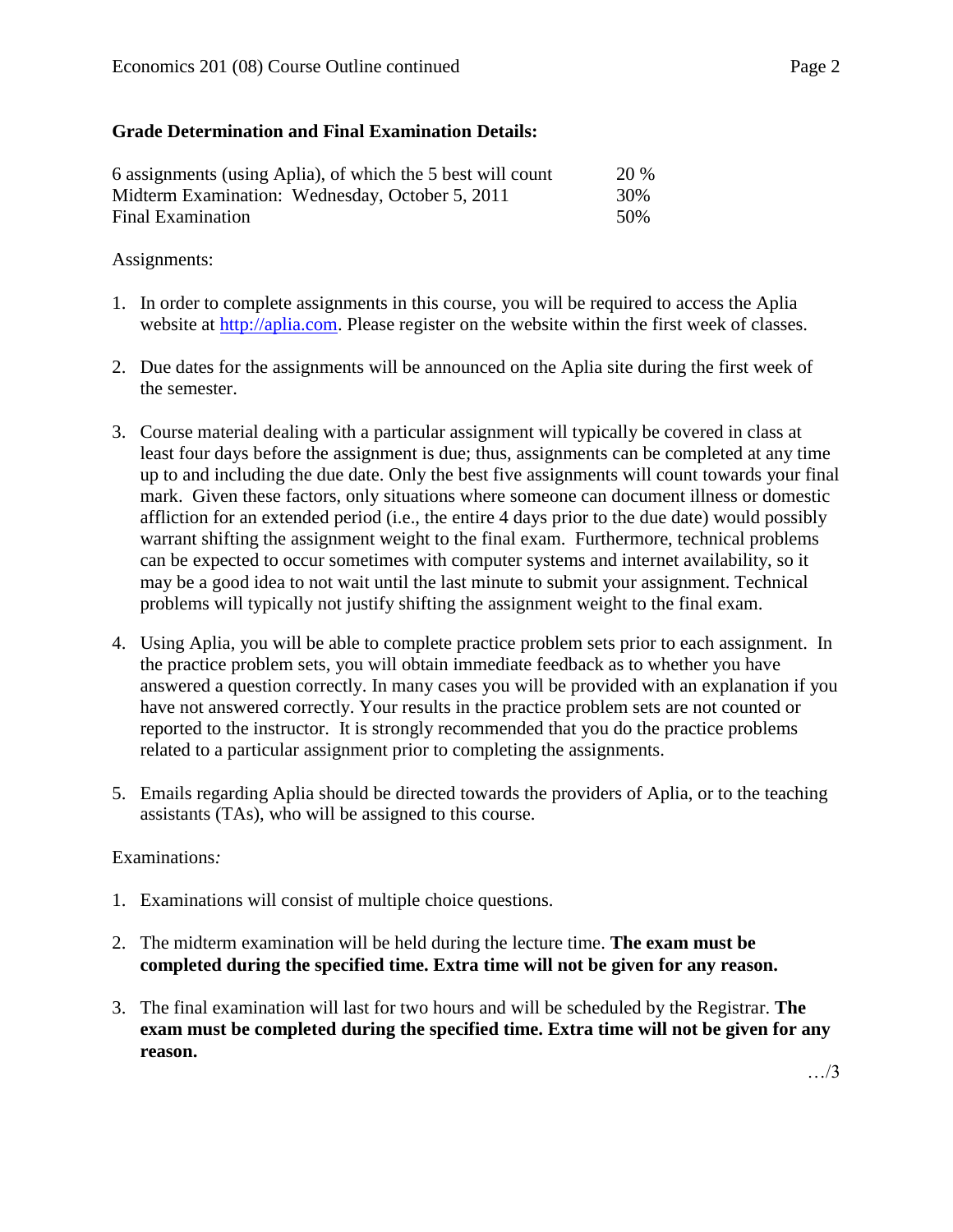- 4. The use of a non-programmable calculator during tests and examinations is permitted. **The** 
	- **use of graphing calculators, cell phones, and computers is not permitted.**

Assignments, the midterm exam, and the final exam are marked on a numerical (percentage) basis and then converted to letter grades. The course grade is then calculated using the weights indicated above. As a guide to determining standing, these letter grade equivalences will generally apply:

| $A+ 97-100 B$           | $79 - 83$ C- | $62 - 66$ |
|-------------------------|--------------|-----------|
| A $92-96$ B- $76-78$ D+ |              | 57 - 61   |
| A- $89-91$ C+ 73-75 D   |              | $50 - 56$ |
| $B+ 84-88$ C 67 - 72 F  |              | $0 - 49$  |

## **Notes:**

- 1. Students should be aware that no "make-up" midterms will be given. Any student who finds it necessary to miss the midterm must notify the instructor in advance and produce a valid medical certificate or other required documentation in order to have the weighting adjusted. This adjustment will result in the final exam counting for 80% of the final grade and the Aplia assignments counting for 20% of the final grade. Note that deferred final examinations may contain short/long answer questions. Also, deferred final examinations do not have to cover the same material or have the same format as the regular final examination.
- 2. Examinations will not be given prior to the scheduled date.
- 3. Students should be aware of the academic regulations outlined in The University of Calgary Calendar.
- 4. **The use of cell phones for any purpose in class is prohibited**. **Computers may be used for note-taking purposes only.**
- 5. Students seeking reappraisal of a piece of graded term work should discuss their work with the instructor *within* 15 days of the work being returned to class. However, the earliest that grades will be discussed will be two days after the return of an assignment or examination.
- 6. Students will be responsible for all material listed on the course outline, regardless of whether or not the material has been covered in class, unless the instructor notifies the class that the material will not be covered.
- 7. Please note that the following types of emails will receive no response: emails not addressed to anyone in particular; emails where the recipient's name is not spelled correctly; anonymous emails; emails which do not specify the course and section in which you are registered; and, emails involving questions that are specifically addressed on the course outline.